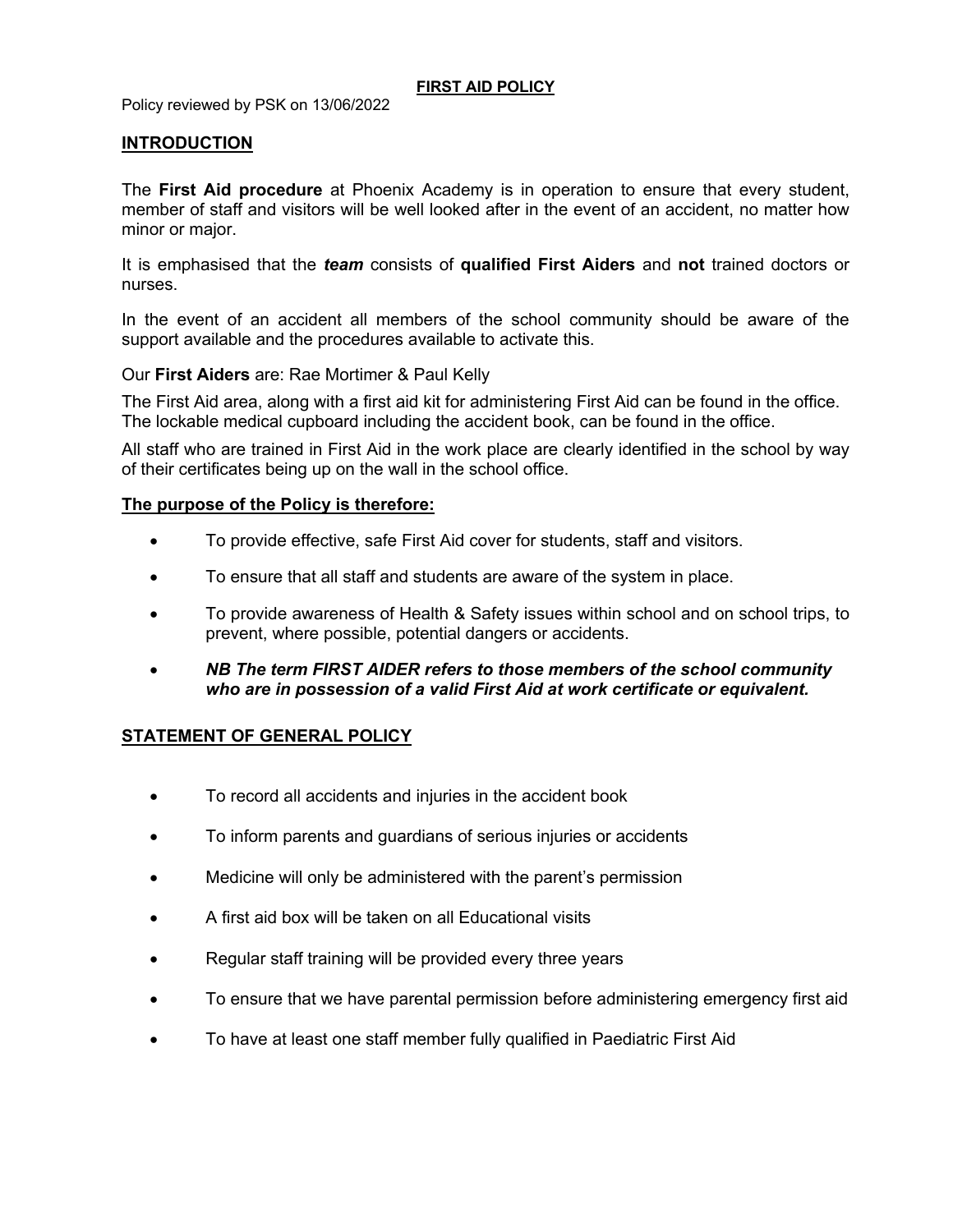### **FIRST AIDERS** will**:**

- Ensure that their qualification and insurance [provided by the school] are always up to date.
- Ensure that first aid cover is available throughout the working hours of the school week.
- Always attend a casualty when requested to do so and treat the casualty to the best of their ability in the safest way possible. This includes wearing gloves where any loss of blood or body fluid is evident, calling for help from other First Aiders or Emergency Services.
- Help fellow First Aiders at an incident and provide support during the aftermath.
- Act as a person who can be relied upon to help when the need arises.
- Ensure that the portable first aid kit (located in office) is adequately stocked
- Insist that **any** casualty who has sustained a significant head injury is seen by professionals at the hospital, either by sending them directly to hospital or by asking parents to pick up a child to take them to hospital; ensure that parents are aware of **all** head injuries promptly.
- Ensure that a child who is sent to hospital by ambulance is either:
	- Accompanied in the ambulance at the request of paramedics.
	- § Followed to a hospital by a member of staff to act in loco parentis if a relative cannot be contacted
	- Met at hospital by a relative.
- The First Aider need not be the member of staff to accompany the casualty to hospital, however, an appropriate person should be sent.
- Liaison **must** occur with the teacher in charge of cover, to ensure that lessons are covered in the event of an absent teacher.
- A record must be kept of each student attended to, the nature of the injury and any treatment given, in the book provided and kept in the office. In the case of an accident, the Accident Book must be completed by the appropriate person.
- Ensure that everything is cleared away, using gloves, and every dressing etc. be put in a yellow bag for contaminated/used items and sealed tightly before disposing of the bag in a bin. Any bloodstains on the ground must be washed away thoroughly. No contaminated or used items should be left lying around.

### **THE TRUSTEES/GOVERNORS** will**:**

- Provide adequate First Aid cover as outlined in the Health & Safety [First Aid] Regulations 1981.
- Monitor and respond to all matters relating to the health and safety of all persons on school premises.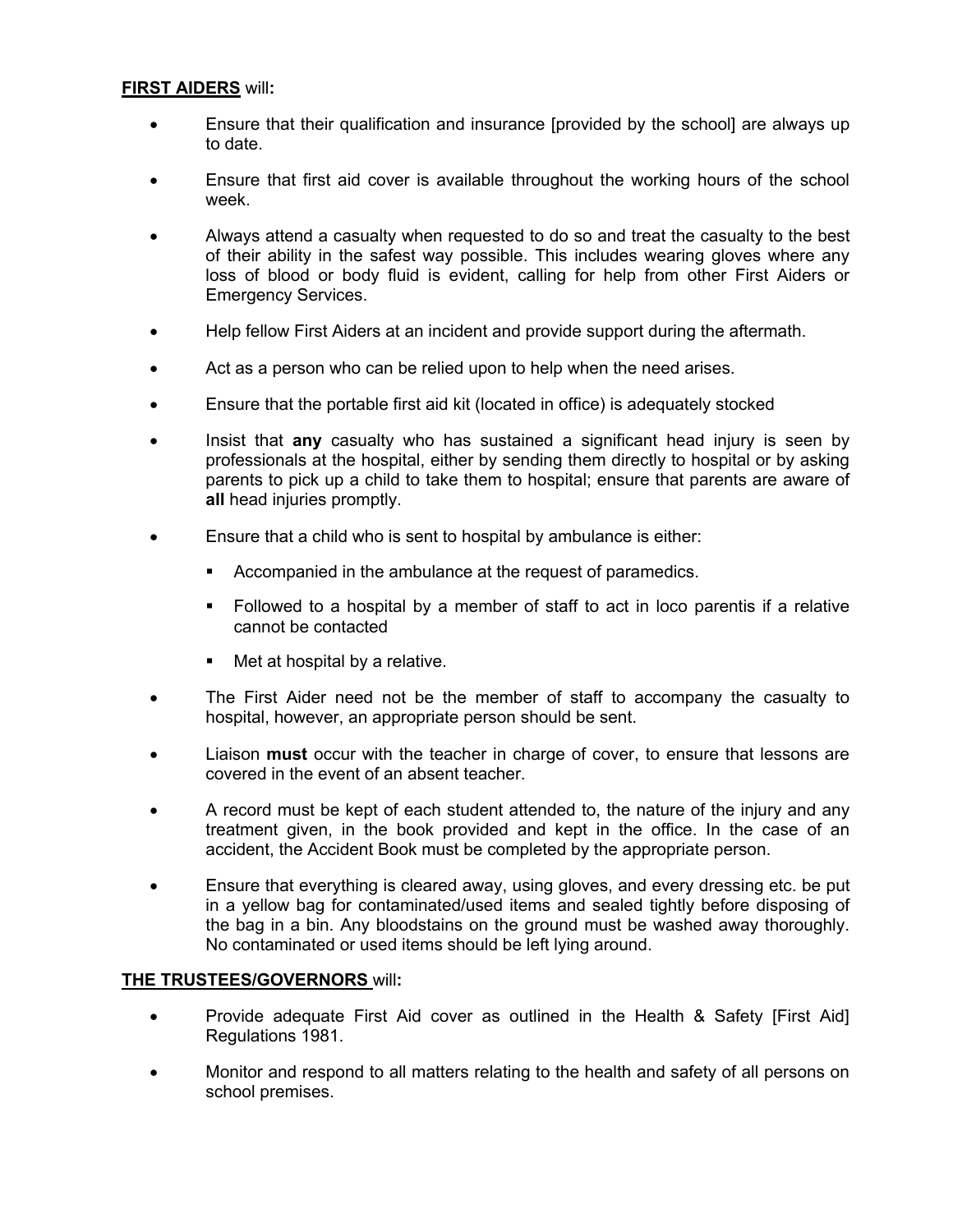• Ensure all new staff are made aware of First Aid procedures in school.

## **THE HEAD TEACHER, SENIOR ADMINISTRATOR OR HEAD SUPERVISORS** will**:**

- Ensure that they always obtain the history relating to a student not feeling well, particularly in the cases of headaches, to ensure that no injury has caused the student to feel unwell.
- Ensure that in the event that an injury has caused a problem, the student **must** be referred to a First Aider for examination.
- At the start of each academic year, provide the first aid team with a list of students who are known to be asthmatic, anaphylactic, diabetic, or epileptic or have any other serious illness.
- Have a file of up to date medical consent forms for every student in each year and ensure that these are readily available for staff responsible for school trips/outings.

### **SUPERVISORS AND MONITORS** will**:**

- Familiarise themselves with the first aid procedures in operation and ensure that they know who the current First Aiders are.
- Be aware of specific medical details of individual students when publicised by Head Supervisors.
- Ensure that their students are aware of the procedures in operation.
- Never move a casualty until they have been assessed by a qualified First Aider unless the casualty is in immediate danger.
- Send for help to the head teacher as soon as possible either by a person or telephone, ensuring that the messenger knows the precise location of the casualty. Where possible, confirmation that the message has been received must be obtained.
- Reassure, but never treat a casualty unless staff are in possession of a valid Emergency Aid in Schools Certificate or know the correct procedures; such staff can obviously start emergency aid until a First Aider arrives at the scene or instigate simple airway measures if clearly needed.
- Send a student who has minor injuries to the medical area if they are able to walk where a First Aider will see them; this student should be accompanied.
- Send a student who feels generally 'unwell' to their respective Head Supervisor and not to a First Aider, unless their deterioration seems uncharacteristic and is causing concern.
- Ensure that they have a current medical consent form for every student that they take out on a school trip which indicates any specific conditions or medications of which they should be aware.
- Have regard to personal safety.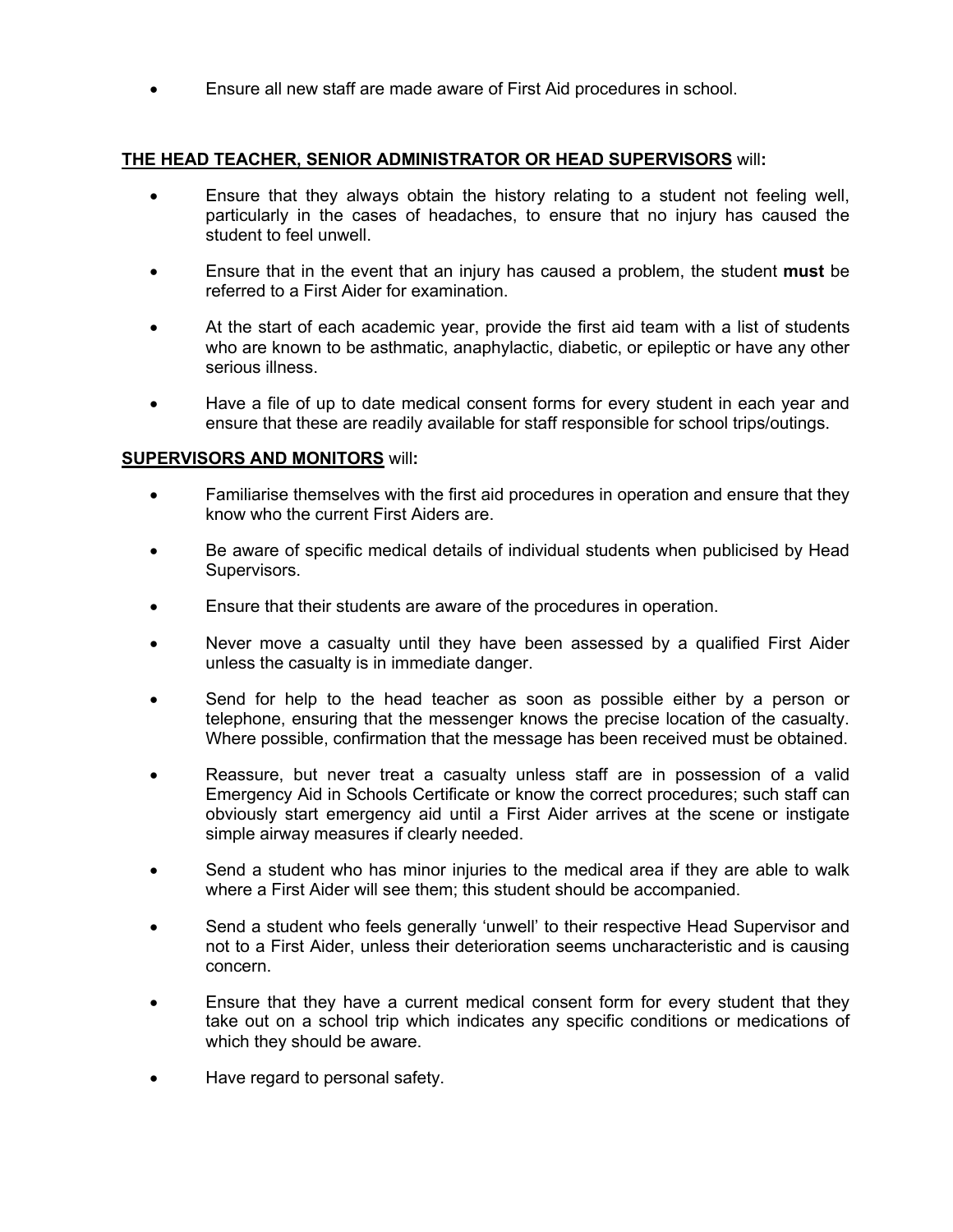## **OFFICE STAFF** will**:**

- Call for a qualified First Aider, unless they are one themselves, to treat any injured student. This should be done by mobile telephone giving the specific location of the casualty.
- Support the First Aiders in calling for an ambulance or contacting relatives in an emergency
- Send students who simply do not feel well to their respective Supervisor
- **NOT** administer paracetamol or other medications without prior consent from parents

# **GENERAL PROCEDURES**

- Plastic gloves are to be worn when dealing with all incidents.
- Cuts are cleaned using, where appropriate running water and/ or alcohol wipes and if needed, plasters are available.
- Bloods/soiled dressing and used gloves should be disposed of appropriately
- Minor incidents and accidents should be dealt with, wounds cleaned etc., and the child returned to the playground when possible and practical.
- An up-to-date list of child medical conditions, asthma etc. is kept in the child's school file.
- Any incident that has required First Aid treatment by a qualified First Aider should be recorded in the Accident Record book and parents informed if necessary. The class teacher should be informed.
- Ice packs are available to be used to reduce the swelling for bumps and suspected strains and sprains or alternatively a cold compress. If ice packs are used then these are first wrapped in a paper towel to prevent contact with the skin.
- Injured/poorly pupils must never be left alone or sent alone for help.
- The first aid equipment is regularly checked and managed by Paul Kelly

# **HEAD INJURIES**

Parents to be informed either by letter at the end of the day or by telephone. A head injury must be dealt with by a Senior First Aider who is responsible for making the decision to ring parents. The child must always keep the letter visible so that teachers and assistants know of the injury. If a parent has been contacted by telephone they will be encouraged to collect their child from school and seek further advice either from a doctor or accident and emergency department. Details are recorded in the Accident book. The class teacher should always be informed.

# **PRECAUTIONS FOR OFFSITE ACTIVITIES**

Staff involved with any off-site activities must take a First Aid box, and a sick bucket containing essential cleaning aids. A person trained in First Aid should accompany the children on the visit. First Aid should also be an essential element of informing the risk assessment for the visit. It is the responsibility of the staff member in charge to take a first aid box with them on the visit and they will also carry any medication needed for individual children. Prior to any residential visit taking place medical forms will be completed by the parents/carer of all pupils. This will allow the school to consider what reasonable adjustments they may need to make to enable young people with medical needs to participate fully and safely on visits. Arrangements for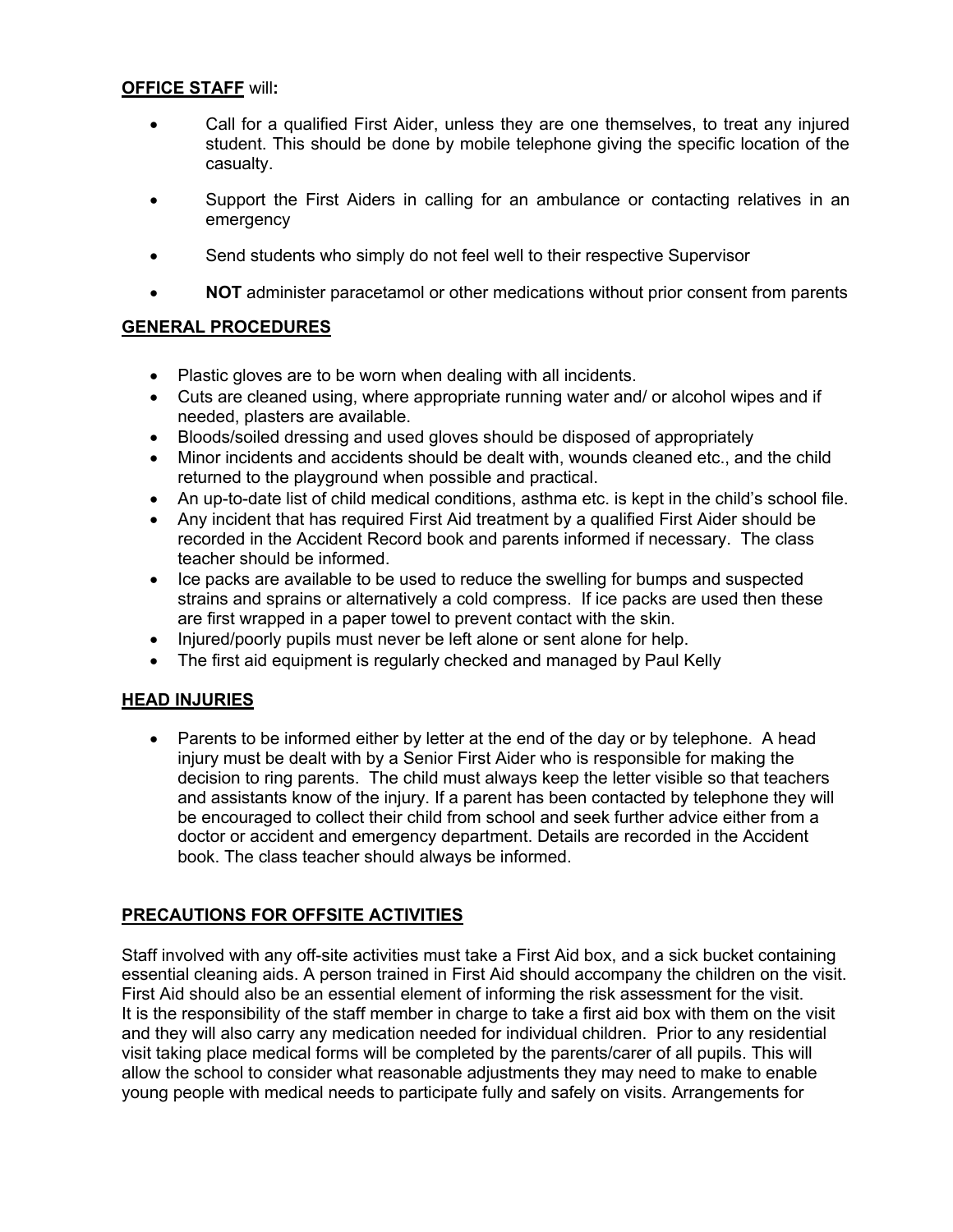taking any necessary medicines will need to be taken into consideration. Staff supervising excursions will always be aware of the medical needs and relevant emergency procedures of pupils in their care. Copies of medical forms for children with specific needs will be taken on the visit. Other information can be obtained by contacting the school. Staff will always carry mobile phones for emergency use. If staff are concerned about whether they can provide for a young person's safety, or the safety of others, on a visit, the school will seek parental views and medical advice from the school health service and/or the young person's GP, Specialist Nurse or Hospital Consultant. Prior to a visit medication should be handed to the first aider by parents/ carers. Following the visit, the first aider will hand back any medication to the child's parent. (Medication should not be handed back to the child).

# **HOSPITAL TREATMENT**

If a child needs hospital treatment in a non-urgent situation, the parent will be contacted to accompany the child to hospital. If the parent cannot be contacted, then permission must be given by a Senior First Aider to ring for a taxi and a first aider accompany the child in the back of a taxi. A Senior First Aider must always be left in school. Every attempt to contact the parents will be made by the school. Should parents be unable to be contacted the relevant member of staff, usually the Headteacher, or in her absence the other Senior First Aider, will act on the parents' behalf, providing parents have signed consent forms to this effect. Consent forms will be signed prior to a child's admission to the school.

## **AMBULANCE EMERGENCY**

In an emergency a Senior First Aider must be informed, a person trained in first aid must attend to the casualty and an ambulance called for without delay. The parents/carers will then be contacted. A member of staff must then accompany the child to hospital and wait for the parents to arrive. A Senior First Aider must always be left in school. Every attempt to contact the parents will be made by the school. Should parents be unable to be contacted the relevant member of staff, usually the Headteacher, or in her absence the other Senior First Aider, will act on the parents' behalf, providing parents have signed consent forms to this effect. Consent forms will be signed prior to a child's admission to the school.

## **HYGIENE CONTROL GUIDELINES**

It is advisable to follow the Hygiene Control Guidelines recommended by the DfE listed below in all instances to provide protection against a range of infections to which staff in schools may be exposed. The following is a basic hygiene procedure which should be put into operation in all instances against a range of infections which members of the school community may be exposed to:

## **Personal Hygiene**

Toothbrushes or other implements which could become contaminated with blood must not be shared

Minor cuts, open or weeping skin lesions and abrasions should be covered with a suitable dressing.

Sanitary towels and tampons should be placed in the disposal bins provided.

Hands are to be washed with soap after going to the toilet and before food.

Hand sanitizers will be provided for use by all members of the school community.

Separate cleaning equipment is to be used for toilets.